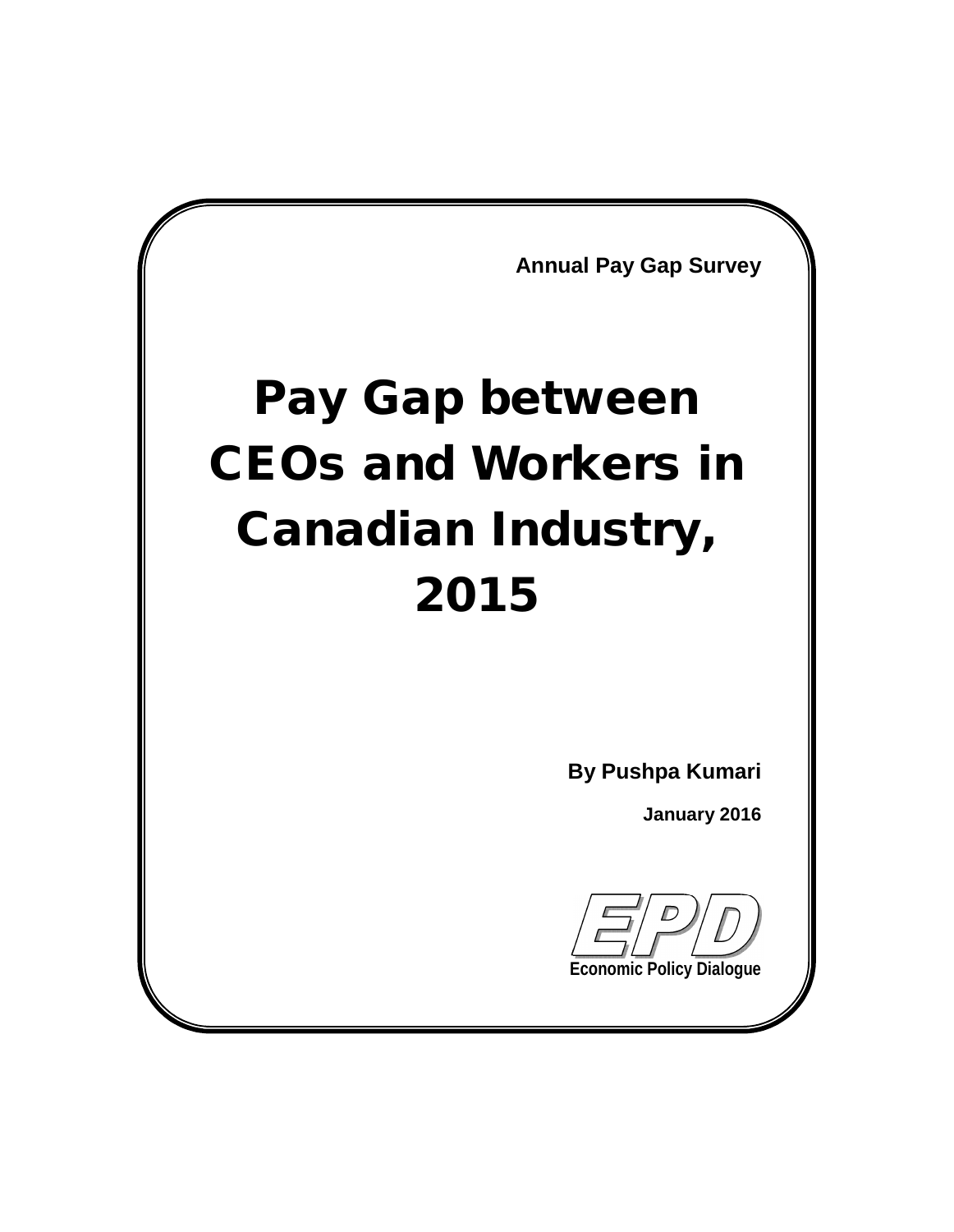### About the Author

Pushpa Kumari is a Senior Economist at Economic Policy Dialogue. She is an M A, M Phil, Ph D in Economics. Having research and teaching experience of more than a decade, she has many publications to her credit.

[pushpa@epdonline.org](mailto:pushpa@epdonline.org)

### €€€€€€€€€€€€€€€€€€€€€€€€€€€€€€€€€€€€€€€

### Economic Policy Dialogue

Economic Policy Dialogue (EPD) is a Toronto-based independent research organization that brings forth the economic policy issues which affect the people, society, business, and environment at national and international level; and also, seeks to put forward the policy alternatives through constructive dialogue.

### <www.epdonline.org>

[epd@epdonline.org](mailto:epd@epdonline.org)

### €€€€€€€€€€€€€€€€€€€€€€€€€€€€€€€€€€€€€€€

### **Disclaimer**

Views expressed in this study are of the author only and do not necessarily reflect the opinion of the organization for which this study has been undertaken.

### €€€€€€€€€€€€€€€€€€€€€€€€€€€€€€€€€€€€€€€

€ 2016 Economic Policy Dialogue

Reproduction in whole or in part without written permission from the organization is strictly prohibited.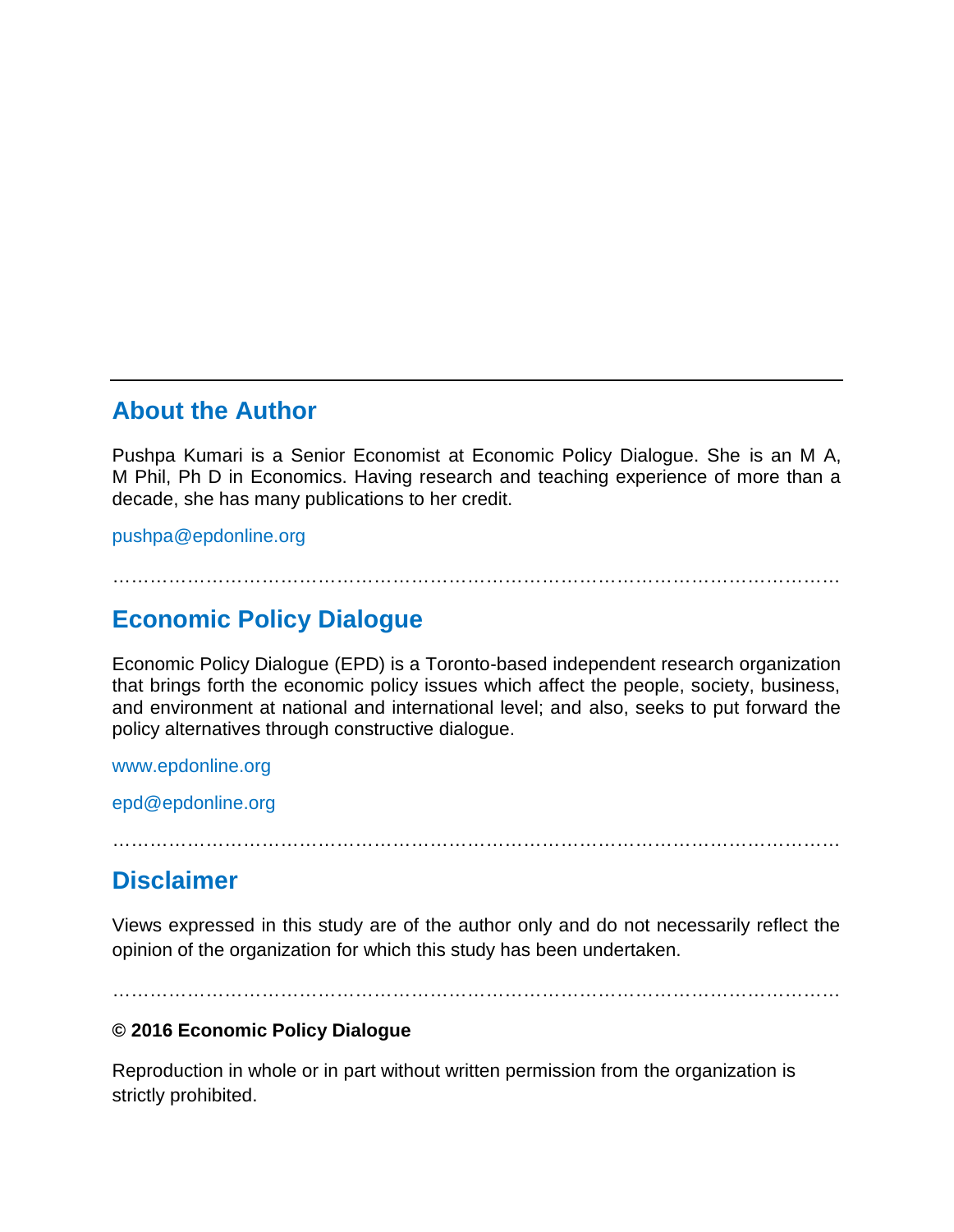# **Index**

| Part 2: Pay Gap between CEOs and other Employees in entire Canadian Industry,   |
|---------------------------------------------------------------------------------|
| Part 3: Pay Gap between CEOs and Other Employees in various Sectors of Canadian |
|                                                                                 |
|                                                                                 |

# **List of Tables**

| Table 1: Distribution of (Top 100 Companies') Total CEO Compensation into Major |  |
|---------------------------------------------------------------------------------|--|
|                                                                                 |  |
|                                                                                 |  |
|                                                                                 |  |

# **List of Graphs**

| Graph 1: Percentage Distribution of (Top 100 Companies') Total CEO Compensation |
|---------------------------------------------------------------------------------|
| Graph 2: Comparison between Average Annual Pays of a CEO (of Top 100 Companies) |
| Graph 3: Ratio between Average Annual Pays of a CEO (of Top 100 Companies) and  |
| Graph 4: Ratio between Average Annual Pays of a CEO (of Top 100 Companies) and  |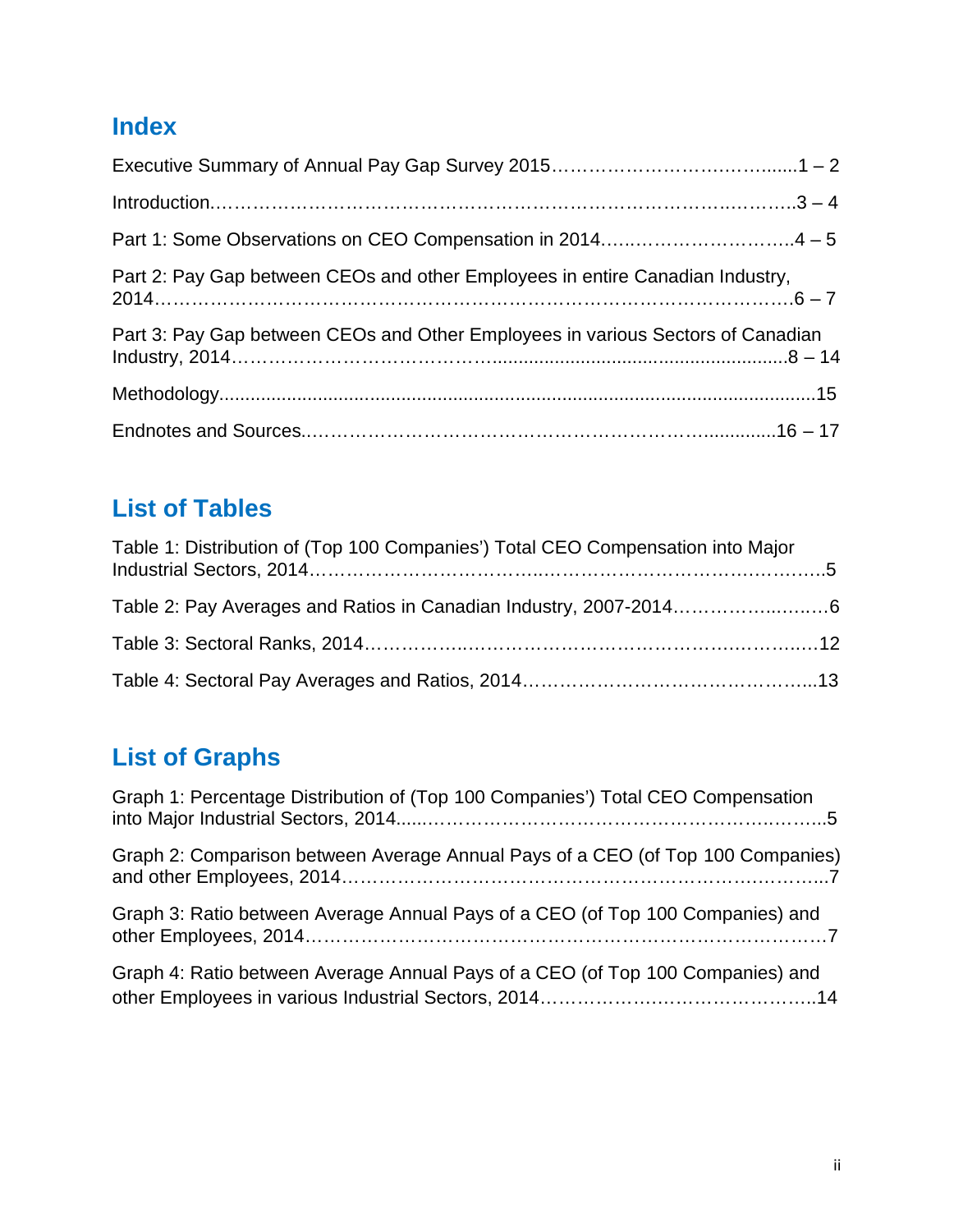## **Executive Summary of Annual Pay Gap Survey 2015**

The pay gap survey 2015 reports the gap between pays of CEOs of the top 100 companies and workers in the Canadian industry as a whole and also in its various sectors during the fiscal year of 2014. Some of the main points of the 2015 survey are given as below:

Top 100 public companies of 2014 had 102 CEOs; John Chen of BlackBerry Ltd. was the highest compensation earning CEO (\$89,715,019), and V. Prem Watsa of Fairfax Financial Holdings Ltd. the lowest (\$624,270).

These all 102 CEOs received a total compensation pool of \$783,480,228 in 2014 which increased by about 3 per cent from that of last year.

CEOs of three sectors – Finance, Communication, and Materials – held about 48 per cent share of it and CEOs of all other major ten sectors shared remaining about 52 per cent. Oil and Gas sector's share slipped to fourth in 2014 from second in 2013; however, it had taken away the largest share from 2009 to 2012. Changed dynamics in energy market seemed to have worked!

A CEO of these top corporations bagged an average annual compensation of about \$7.7 million, whereas a typical Canadian industry employee earned an average annual pay of about \$49 thousand and an hourly-paid employee about \$37 thousand in 2014. Thus, a CEO earned 158 times more than a typical employee and 208 times more than an hourly-paid employee.

For sectoral pay gap analysis, 28 industrial sectors were considered for this year's survey. Out of all these sectors, an employee (salaried-&-hourly) and also an hourly employee received the lowest average annual pay in the Food Service sector (salaried- &-hourly: \$17,617 and hourly: \$15,445). Whereas Oil and Gas sector gave the highest average annual pays of \$138,892 and \$97,823 to both an employee (salaried-&-hourly) and an hourly employee respectively.

CEO-employee (salaried-&-hourly) pay gap was observed for all the 28 industrial sectors, whereas because of data constraint CEO-hourly employee pay gap could be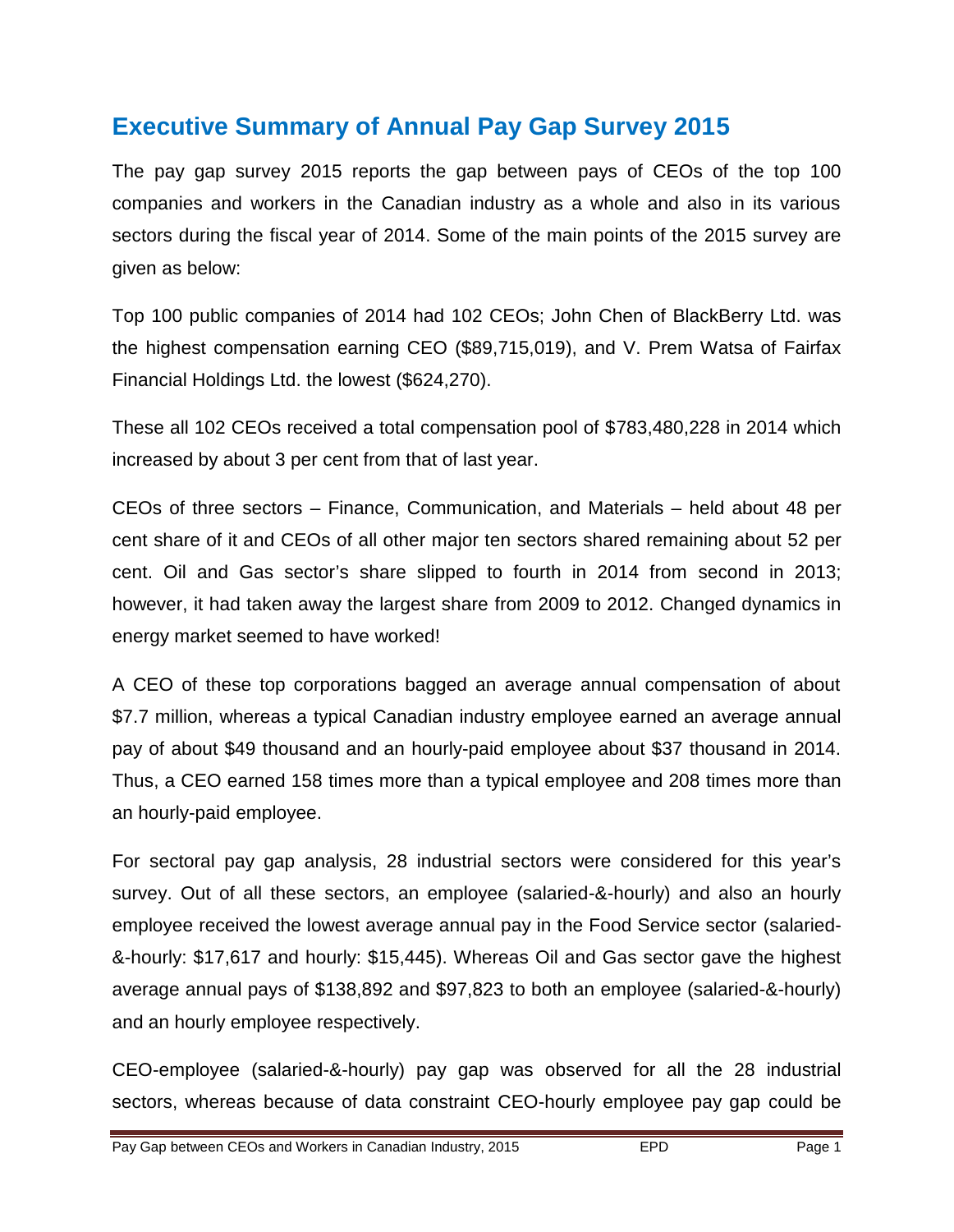observed for 19 industrial sectors. With respect to the CEO-employee (salaried-& hourly) pay ratio: top three sectors with their pay ratios were Communications & Media (400), Food Services (377), and Retail- General Stores (223); and three sectors at the bottom were Forestry and Logging (22), Oil & Gas- Support services (36), and Support Services- Waste Management & Remediation (46). As regards to the CEO-hourly employee pay ratio: top three sectors with their pay ratios were Communications & Media (478), Food Services (430), and Retail- Food & Beverage Stores (237); and three sectors at the bottom were Forestry and Logging (22), Oil & Gas- Support services (38), and Real Estate- Engineering & Construction (65).

Where 29% sectors of all these given 28 sectors had higher than the national average CEO-employee pay ratio (158), and 26% sectors of the given 19 sectors had higher than the national average CEO-hourly employee pay ratio (208). On the other hand, 39% of all had less than half the national average (<79) CEO-employee pay ratio, and 37% sectors had less than half of the national average CEO-hourly employee pay ratio  $(< 104$ ).

The most representative case of higher pay gap in 2014 was found for the Banking sector as CEO compensation was high across the sector and employees' pay low. Some other sectors in the similar league were Retail- Food & Beverage Stores, Transportation- Rail, Retail- General Stores, and Manufacturing- Transportation Equipment.

Higher pay ratio is considered a bad sign for any society as it represents greater pay differences between CEOs and other employees. However, those cases are really worse where besides higher pay ratios, sectors have also very low employees' pays. This year such sectors were: Food Services, Retail- General Stores, and Retail- Food & Beverage Stores, Support Services- Packaging, and Manufacturing- Clothing.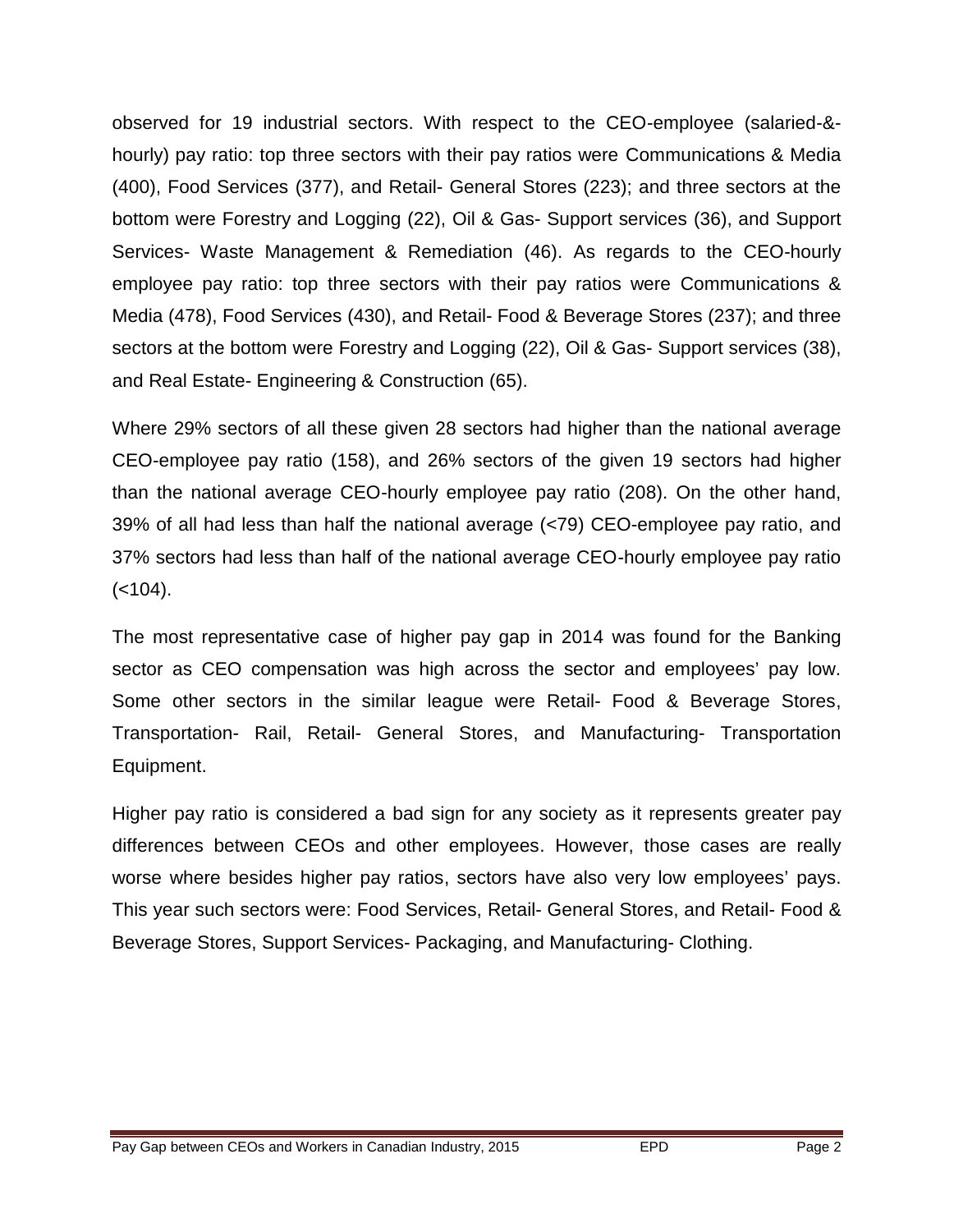# **Pay Gap between CEOs and Workers in Canadian Industry, 2015**

# **Introduction**

The year 2014 witnessed one event that set a turning point in the Canadian economy which remained almost immune in the aftermath of the great recession of 2008. It was the decline in the oil prices; after reaching a peak price around \$115 a barrel in June<sup>1</sup>, oil prices started its southbound journey since July affecting adversely its exports<sup>2</sup>, terms of trade<sup>3</sup> and exchange rate<sup>4</sup>. It triggered a shock to an already vulnerable resource-based Canadian economy. Several ongoing domestic and global factors were stacking up the vulnerabilities, for example: domestic factors like, ballooning household debt and real estate prices; and global factors like, commodity-hungry China's slowing down as a result of rebalancing away from export-led growth<sup>5</sup> (incidentally, 2014 saw the lowest growth rate there in 24 years<sup>6</sup>), declining metal prices since 2011<sup>7</sup>, reversal of financial flows from emerging economies to the developed countries<sup>8</sup> affecting adversely the commodities' demand, troubled economies of Japan and Eurozone<sup>9</sup>, and of course, America's increasing energy self-sufficiency<sup>10</sup>. Let's see in this year's survey how this turning point has affected the skyrocketing CEO compensation and henceforth the annual pay gaps.

Pay Gap Annual Survey 2015 reports the pay gap between the CEOs of the top 100 corporations and a typical worker in the Canadian industry as a whole and also in its various sectors for the year of 2014. Sectoral level exercise differentiates our work from other pay gap surveys undertaken for the Canadian economy.

First part of the survey analyzes the annual compensation pool of CEOs of the top 100 corporations, and also shows which sectors' CEOs have bagged the most from the compensation pool. In the Second part, absolute and relative pay gaps between average annual compensation of a CEO and average annual earning of a worker for the overall Canadian industry will be observed. Third part will present the pay gap between CEOs and workers in the various sectors of Canadian industry. Closing part will be on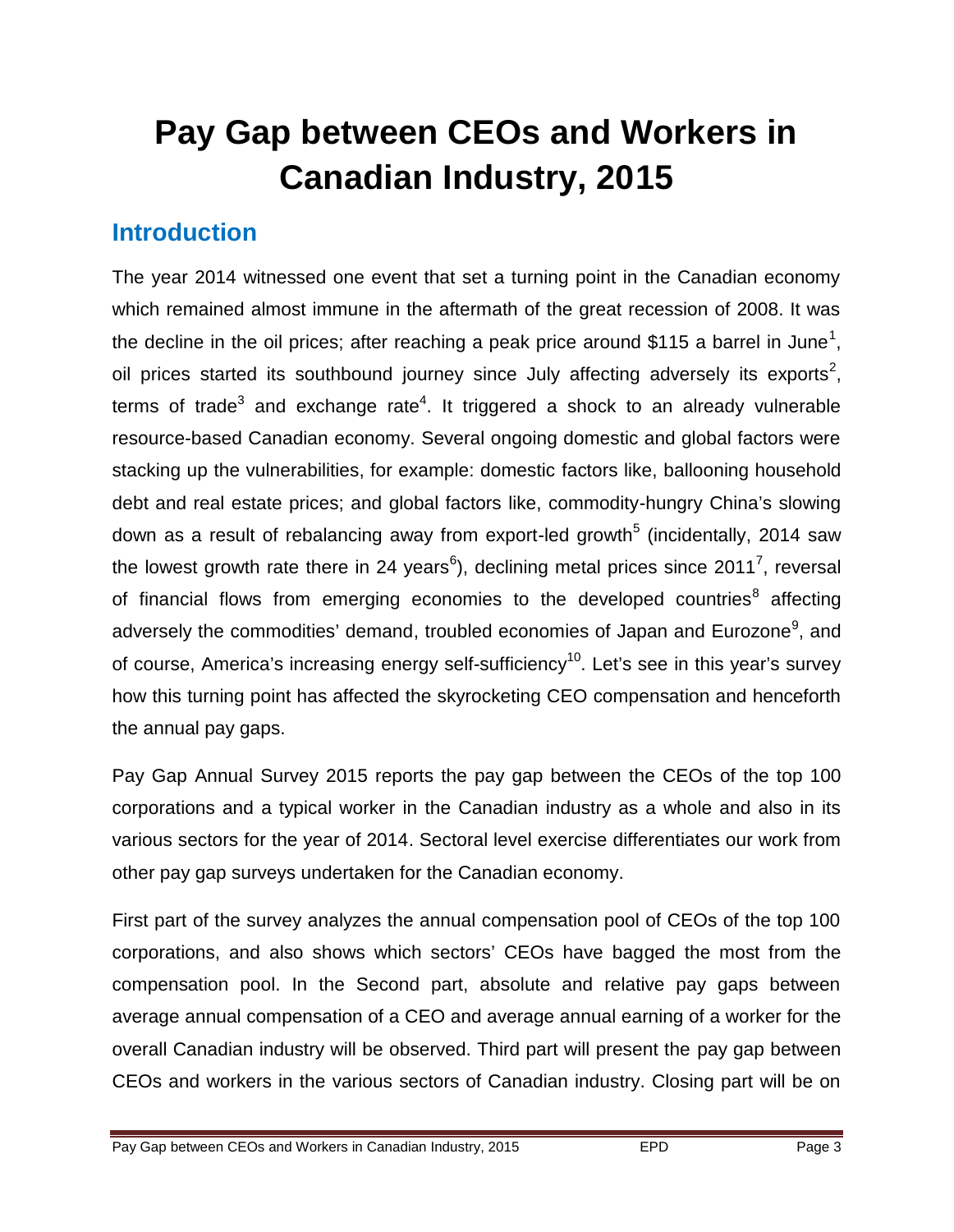the methodology and sources of data which present survey is based on. List of top 100 corporations' CEOs will be used to represent the annual pay of the Canadian Industry's chief executives. And employees' average annual earnings will represent the pay of industry workers. Two categories of employees: 'all employees' and 'hourly-paid employees' will be considered in the survey; the first category will cover all the salaried and hourly employees; and the second, i.e. hourly employees will be a sub-category of the former.

## **Part 1: Some Observations on CEO Compensation in 2014**

Pay gap survey takes CEOs' compensation from the Globe and Mail list that includes top 100 corporations' CEOs and their compensation. List of 2015 documented compensation of 102 CEOs of top 100 corporations; same as in our previous surveys since 2010, two companies – IGM Financial and Power Corporation of Canada – had two CEOs each.

Top three CEOs as per their compensation were: John Chen of BlackBerry Ltd. having earned \$89,715,019, Donald Walker of Magna International Inc. with \$23,417,274, and Gerald W. Schwartz of Onex Corporation with \$21,135,946. Gerald W. Schwartz's rank came down to 3rd from last year's top when he earned total compensation of \$87,917,026 in 2013.

These 102 CEOs received a total compensation pool of \$783,480,228 in 2014. Total compensation amount increased by about 3 per cent from the last year when 102 CEOs received a total compensation pool of \$759,037,285 and saw a bumper increase of about 13 per cent from 2012 (column 4 of Table 2).

A division of the Canadian industry into major 13 sectors, presented in Table 1 and Graph 1, shows which sectors bagged how much share in the total CEOs compensation pool. This year, CEOs of three sectors – Finance, Communication, and Materials – took away about 48 per cent share of it; and CEOs of all other ten sectors shared the rest about 52 per cent. Sectoral distribution also saw a change in 2014. Although Finance grabbed the largest share as last year but Communication took away the second largest share replacing last year's Oil & Gas which was out from the first three sectors this year.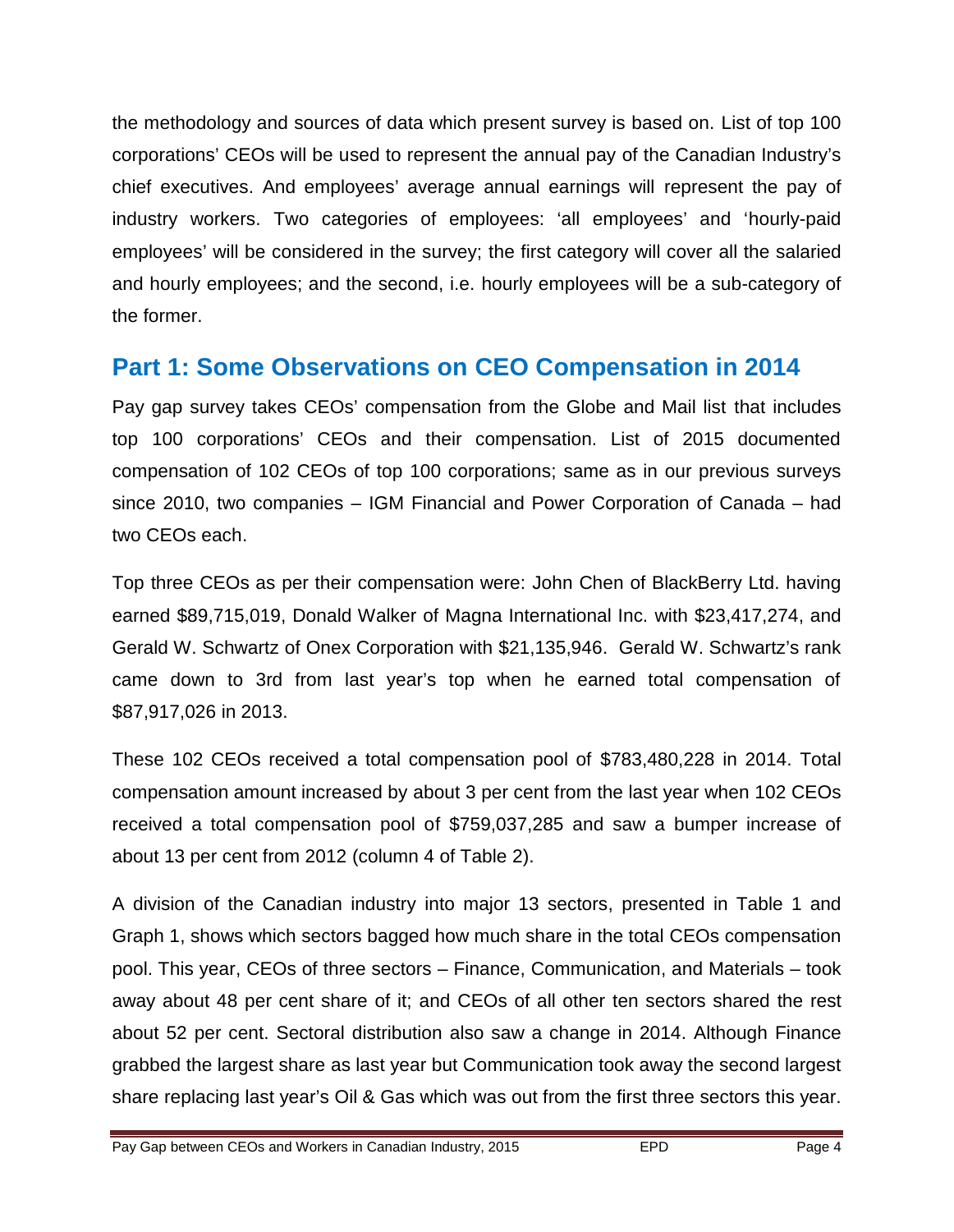However, Materials (mining and quarrying, except oil and gas) sector, same as last year, remained at the third place. Just to remind, Oil and Gas sector took the largest share from the compensation pool from 2009 to 2012, it was second in 2013, and it slipped to fourth in 2014.<sup>11</sup> Changing circumstances caused by falling oil prices in the energy sector seemed to have played its role!



**Graph 1: Percentage Distribution of (Top 100 Companies') Total CEO Compensation into Major Industrial Sectors, 2014**

**Table 1: Distribution of (Top 100 Companies') Total CEO Compensation into Major Industrial Sectors, 2014**

| <b>Major Industrial Sectors</b> | Sectoral Distribution of CEO Compensation |  |  |  |  |  |
|---------------------------------|-------------------------------------------|--|--|--|--|--|
| Forestry and Logging            | 1,231,643                                 |  |  |  |  |  |
| <b>Support Services</b>         | 8,819,467                                 |  |  |  |  |  |
| Real Estate                     | 19,531,916                                |  |  |  |  |  |
| Retail                          | 22,405,152                                |  |  |  |  |  |
| <b>Utilities</b>                | 25,919,223                                |  |  |  |  |  |
| Food                            | 32,687,212                                |  |  |  |  |  |
| Transportation                  | 51,314,898                                |  |  |  |  |  |
| <b>Professional Services</b>    | 77,311,154                                |  |  |  |  |  |
| Manufacturing                   | 80,451,504                                |  |  |  |  |  |
| Oil and Gas                     | 87,557,433                                |  |  |  |  |  |
| <b>Materials</b>                | 88,198,755                                |  |  |  |  |  |
| Communication                   | 143,797,319                               |  |  |  |  |  |
| Finance                         | 144,254,552                               |  |  |  |  |  |
| <b>Total</b>                    | 783,480,228                               |  |  |  |  |  |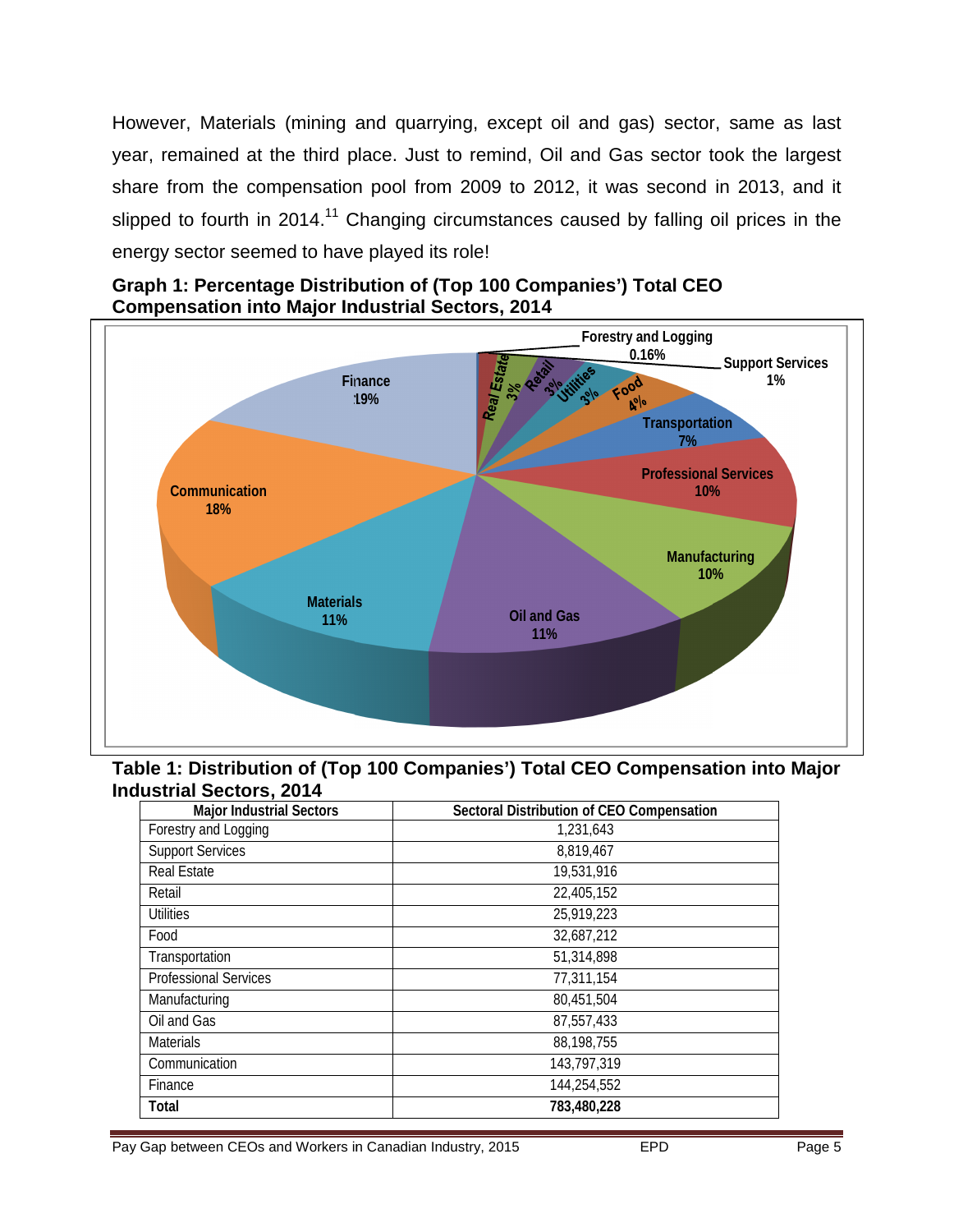# **Part 2: Pay Gap between CEOs and other Employees in entire Canadian Industry, 2014**

A CEO of the top 100 corporations bagged an average annual compensation of about \$7.7 million, whereas a typical Canadian industry employee (hourly-&-salaried) earned an average annual pay of about \$49 thousand and an hourly-paid employee about \$37 thousand in 2014 (Table 2 and Graph 2). A CEO of these top 100 corporations earned 158 times than a typical employee and 208 times than an hourly-paid employee in 2014 (Table 2 and Graph 3). Both these ratios have experienced about one per cent increase from that of the last year (Table 2). A CEO's average pay saw more than three per cent jump from that of the last year, whereas all employees' less than three percent and hourly employees' slightly more than two percent (Table 2).

|                                                             | <b>CEO Average</b> |                     |              |                              |                                 | Pay Ratio<br>between CEO& | Pay Ratio<br>between |  |  |
|-------------------------------------------------------------|--------------------|---------------------|--------------|------------------------------|---------------------------------|---------------------------|----------------------|--|--|
|                                                             | <b>Annual</b>      | <b>Number</b>       | Cumulative   | Average<br><b>Annual Pay</b> | Average<br><b>Annual Pay of</b> | <b>Employee</b>           | CEO&                 |  |  |
|                                                             | Compensation       | of CEO <sub>s</sub> | Compensation | of an                        | an Hourly                       | (Salaried-&-              | Hourly-paid          |  |  |
| Year                                                        |                    |                     |              | <b>Employee</b>              | <b>Employee</b>                 | hourly)                   | Employee             |  |  |
| <b>Top 100 Corporations</b><br><b>Amount in Canadian \$</b> |                    |                     |              |                              |                                 |                           |                      |  |  |
|                                                             |                    |                     |              |                              |                                 |                           |                      |  |  |
| 2014                                                        | 7,681,179          | 102                 | 783,480,228  | 48,636                       | 36,890                          | 158                       | 208                  |  |  |
| 2013                                                        | 7,441,542          | 102                 | 759,037,285  | 47,358                       | 36,105                          | 157                       | 206                  |  |  |
| 2012                                                        | 6,875,135          | 98                  | 673,763,184  | 46,634                       | 35,568                          | 147                       | 193                  |  |  |
| 2011                                                        | 6,163,281          | 103                 | 634,817,907  | 45,488                       | 34,496                          | 135                       | 179                  |  |  |
| 2010                                                        | 6,048,345          | 104                 | 629,027,838  | 44,366                       | 33,009                          | 136                       | 183                  |  |  |
| 2009                                                        | 5,474,400          | 103                 | 563,863,200  | 42,824                       | 31,993                          | 128                       | 171                  |  |  |
| 2008                                                        | 5,706,443          | 103                 | 587,763,653  | 42,169                       | 31,885                          | 135                       | 179                  |  |  |
| 2007                                                        |                    |                     |              | 40,988                       | 30,895                          |                           |                      |  |  |
| Per cent Change from Previous Year                          |                    |                     |              |                              |                                 |                           |                      |  |  |
| 2014                                                        | 3.2                |                     | 3.2          | 2.7                          | 2.2                             | 0.5                       | 1.0                  |  |  |
| 2013                                                        | 8.2                |                     | 12.7         | 1.6                          | 1.5                             | 6.6                       | 6.6                  |  |  |
| 2012                                                        | 11.5               |                     | 6.1          | 2.5                          | 3.1                             | 8.8                       | 8.2                  |  |  |
| 2011                                                        | 1.9                |                     | 0.9          | 2.5                          | 4.5                             | $-0.6$                    | $-2.5$               |  |  |
| 2010                                                        | 10.5               |                     | 11.6         | 3.6                          | 3.2                             | 6.6                       | 7.1                  |  |  |
| 2009                                                        | -4.1               |                     | -4.1         | 1.6                          | 0.3                             | $-5.5$                    | $-4.4$               |  |  |
| 2008                                                        |                    |                     |              | 2.9                          | 3.2                             |                           |                      |  |  |

**Table 2: Pay Averages and Ratios in Canadian Industry, 2007-2014**

Source: Calculated from the given data. See past EPD Surveys for the last years' data.

Note: – Cannot be mentioned/calculated as Globe and Mail CEO List prior to 2008 not available.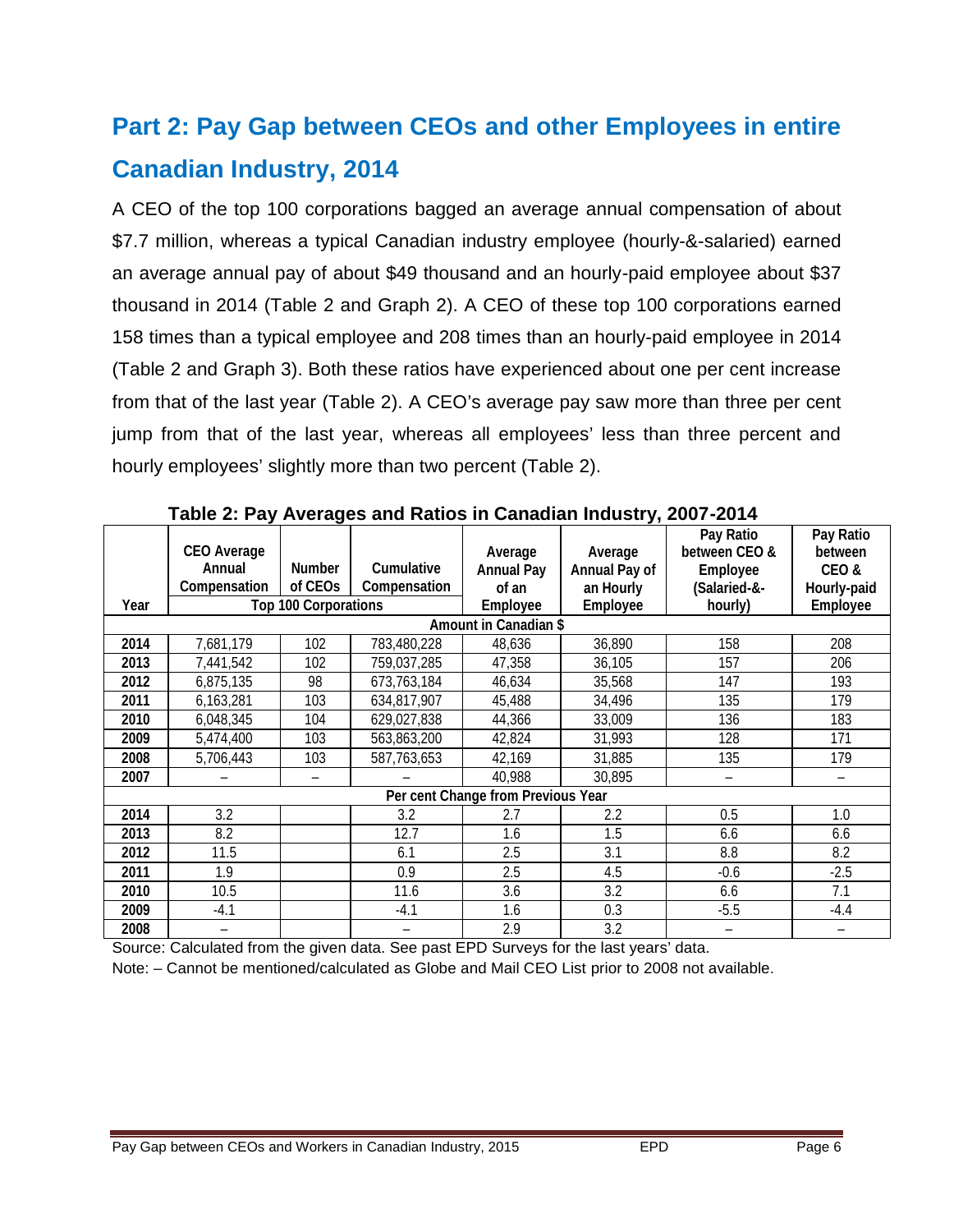

**Graph 2: Comparison between Average Annual Pays of a CEO (of Top 100 Companies) and other Employees, 2014**

**Graph 3: Ratio between Average Annual Pays of a CEO (of Top 100 Companies) and other Employees, 2014**

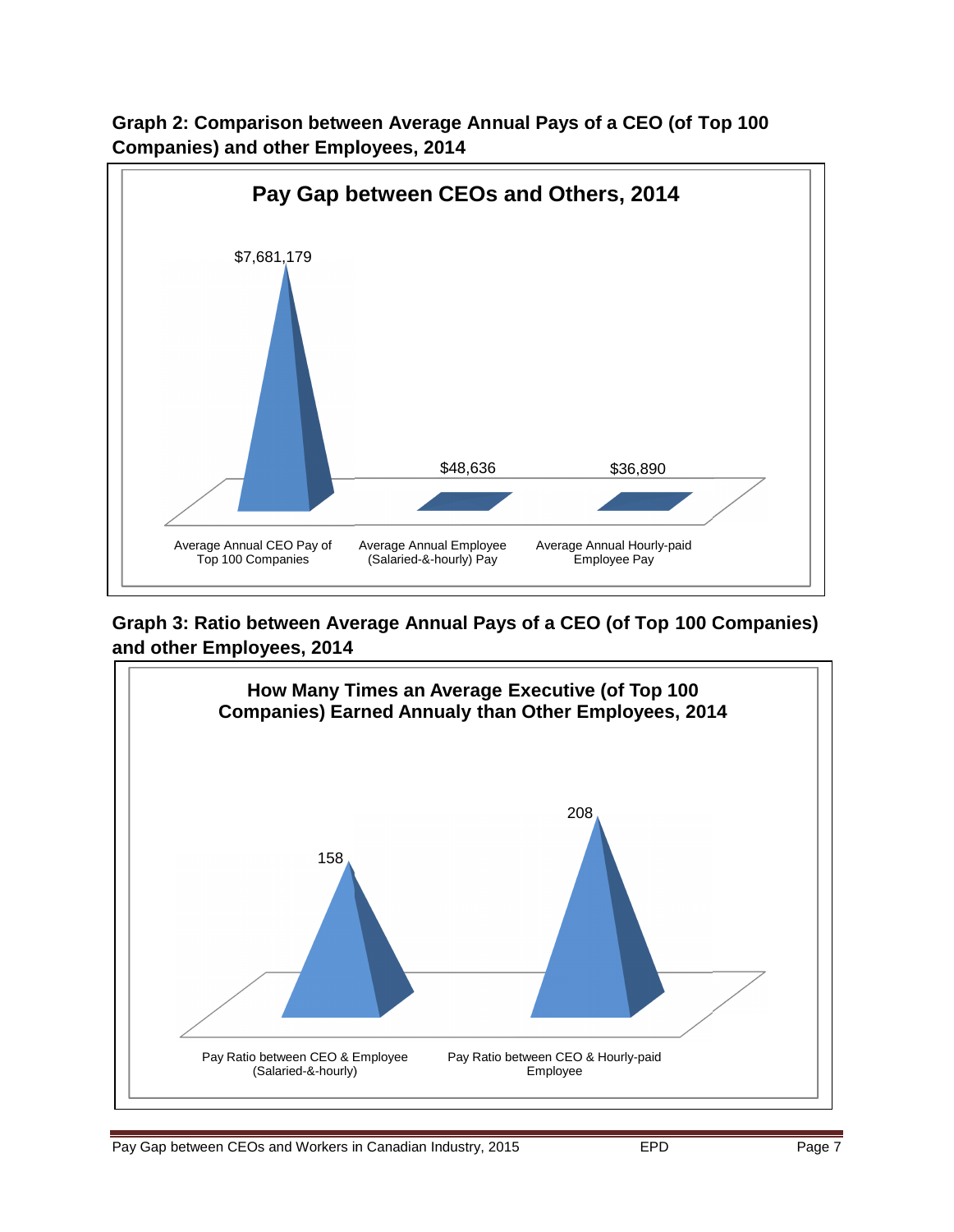# **Part 3: Pay Gap between CEOs and Other Employees in various Sectors of Canadian Industry, 2014**

This part of the survey analyzes the pay-gap in different sectors of the Canadian industry. This year's top 100 companies were reorganized into 29 specific industrial sectors. Or alternatively, put another way, above 13 general sectors in Part 1 were reorganized here into more specific 29 sectors. This reorganization was done to obtain the workers' pay (at three-digit level) from the Statistics Canada database corresponding to the sectors for which CEOs' compensation was available. For example, broad Food sector was divided into Manufacturing- Food, Food Services, and Retail- Food & Beverage Stores. CEO-worker pay ratios were calculated for 28 out of all these 29 sectors as wages' data for Transportation- Pipeline sector was "suppressed to meet the confidentiality requirements of the Statistics Act" by the Statistics Canada. Thirteen out of these 28 sectors considered here were single-company sectors.<sup>12</sup> After rearranging the sectors, sectoral averages of CEO compensation are calculated; which is then compared with the employees' average pays of those sectors. Wherefrom the sectoral CEO-employee pay ratios and their ranks are drawn. Table 3, Table 4 and Graph 4 present the results.

CEO-employee (salaried-&-hourly) pay ratios are calculated for 28 industrial sectors, however, CEO-hourly employee pay ratios for 19 industrial sectors because wages and working hours were not available for hourly employees in other nine sectors<sup>13</sup>. Following are the key points from the sectoral analysis:

- 1. John Chen, CEO of BlackBerry Ltd. earned the highest compensation of more than \$89.7 million, and V. Prem Watsa of Fairfax Financial Holdings Ltd. the lowest annual compensation of \$624,270 in the list of 102 CEOs.
- 2. Food Service sector<sup>14</sup> had the lowest average annual employees' pay (salaried-&-hourly: \$17,617 and hourly: \$15,445) in the given list of sectors, followed by most of the retail sector including Retail- Food & Beverage Stores<sup>15</sup> (\$22,352, \$19,231), Retail- General Stores<sup>16</sup> (\$22,853, N.A.), and Retail- Health & Personal Care Stores<sup>17</sup> (\$31,194, N.A.). Unfortunately, employees' pay has fallen this year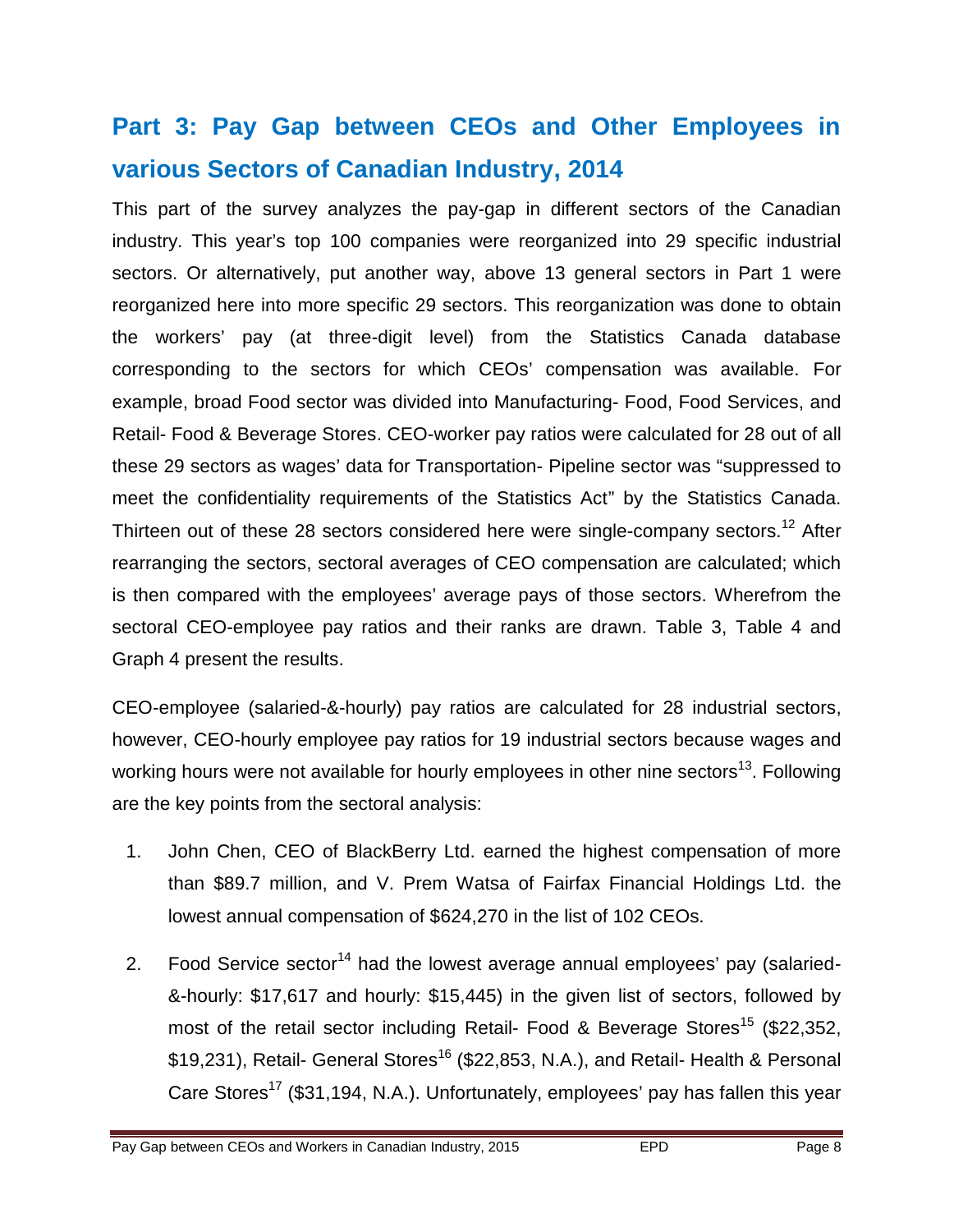for the Retail- Food & Beverage Stores sector from that in 2013; in fact, this sector was the only exception last year as employees saw lower pays in all other above-mentioned lowest earning sectors in 2013 from that in 2012.<sup>18</sup>

- 3. All employees (salaried-&-hourly) had the highest average annual pay in Oil and Gas<sup>19</sup> sector (\$138,892) in the given list of sectors, followed by Precious Metals<sup>20,21</sup> (\$94,946), Oil & Gas- Support services<sup>22</sup> (\$93,529), Utilities<sup>23</sup> (\$92,450), and Real Estate- Engineering & Construction<sup>24</sup> (\$81,957). Although hourly employees have the same highest paying sectors but with minor differences where ranks of Oil & Gas- Support services and Precious Metals change to second and third respectively, and also data was unavailable for the Utilities sector. Henceforth highest paying sectors and average annual pay of hourly employees were: Oil and Gas sector (\$97,823), Oil & Gas- Support services (\$90,009), Precious Metals (\$81,387), and Real Estate- Engineering & Construction (\$76,602).
	- 4. With respect to both CEO-employee (salaried-&-hourly) and CEO-hourlyemployee pay ratios, Communications & Media had the highest pay ratio of 400 and 478 respectively, and Forestry and Logging the lowest at 22 for both.
	- 5. Total eight sectors out of given 28 sectors (i.e. 29%) had higher than the national average CEO-employee (salaried-&-hourly) pay ratio of 158, these are: Communications & Media (400), Food Services (377), Retail- General Stores (223), Manufacturing- Transportation Equipment (208), Retail- Food & Beverage Stores (204), Transportation- Rail (198), Banking (182), and Support Services-Packaging (165). With respect to the CEO-hourly employee pay ratio, 5 sectors out of given total 19 sectors (i.e. 26%) have higher than the national average ratio of 208: Communications & Media (478), Food Services (430), Retail- Food & Beverage Stores (237), Banking (268) and Support Services- Packaging (213). Last year there were 35% and 33% sectors that had higher than the national average CEO-employee (salaried-&-hourly) and CEO-hourly-employee pay ratios, respectively<sup>25</sup>.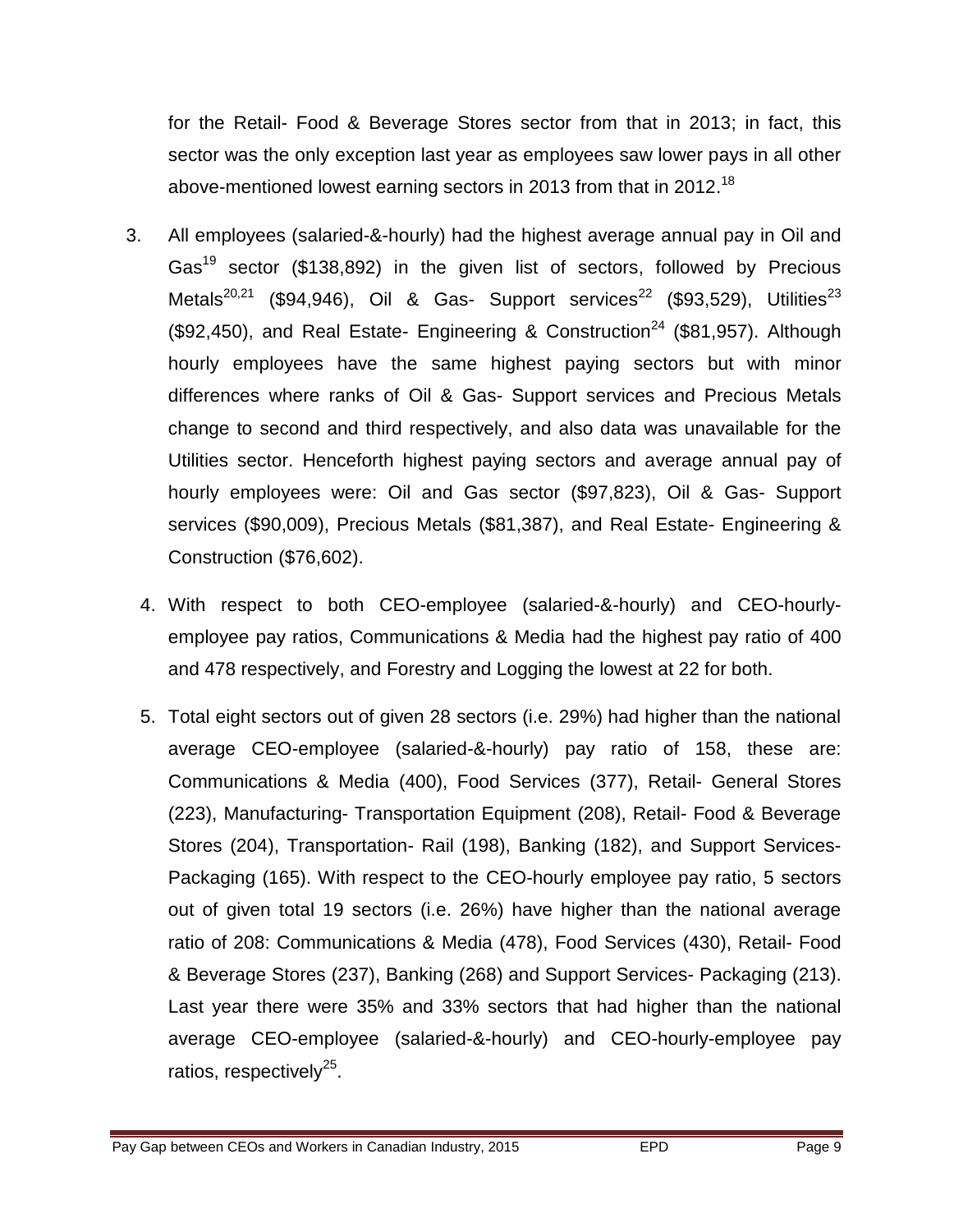- 6. Sectors with less than half the national average pay ratio were also observed to find out which sectors had lower pay ratio. As regards to the CEO-employee (salaried-&-hourly) pay ratio, 11 sectors (i.e. 39%) had less than half the national average (<79): Forestry and Logging (22), Oil & Gas- Support services (36), Support Services- Waste Management & Remediation (46), Oil and Gas (47), Utilities (47), Transportation- Air (58), Real Estate- Engineering & Construction (61), Retail- Health & Personal Care Stores (73), Manufacturing- Food (75), Precious Metals (77), and Manufacturing- Wood Product (78). Regarding CEOhourly employee pay ratio, 7 sectors (i.e. 37%) had less than half of the national average ratio (<104): Forestry and Logging (22), Oil & Gas- Support services (38), Real Estate- Engineering & Construction (65), Oil and Gas (66), Manufacturing- Wood Product (85), Manufacturing- Food (88), and Precious Metals (90). Last year these percentages were 35 and  $33^{26}$  respectively.
- 7. Higher pay ratio always shows greater pay differences between CEOs and other employees, which is considered a bad sign for any society. However, those cases are really worse where besides higher pay ratios sectors have also very low employees' pays, for example, Food Services, Retail- General Stores, and Retail- Food & Beverage Stores, Support Services- Packaging, and Manufacturing- Clothing. Food Services sector had the 2nd highest CEOemployee and CEO-hourly-employee pay ratios, and the lowest employee pays.
- 8. This year again Banking sector is found to be the most representative case of higher pay gap where CEO compensation (the numerator) was very high across the sector (a low Coefficient of Variation) and employees' pay (the denominator) low. Two other sectors: Retail- Food & Beverage Stores and Transportation- Rail sectors also were also in the same league this year. Although two other sectors Retail- General Stores and Manufacturing- Transportation Equipment had higher pay gap than these above-mentioned sectors but had also higher CV which means there was much variation in the CEOs' compensation across the sector. Food sector had second highest pay ratio and also the lowest average sectoral employees pay but because had only one company (Restaurant Brands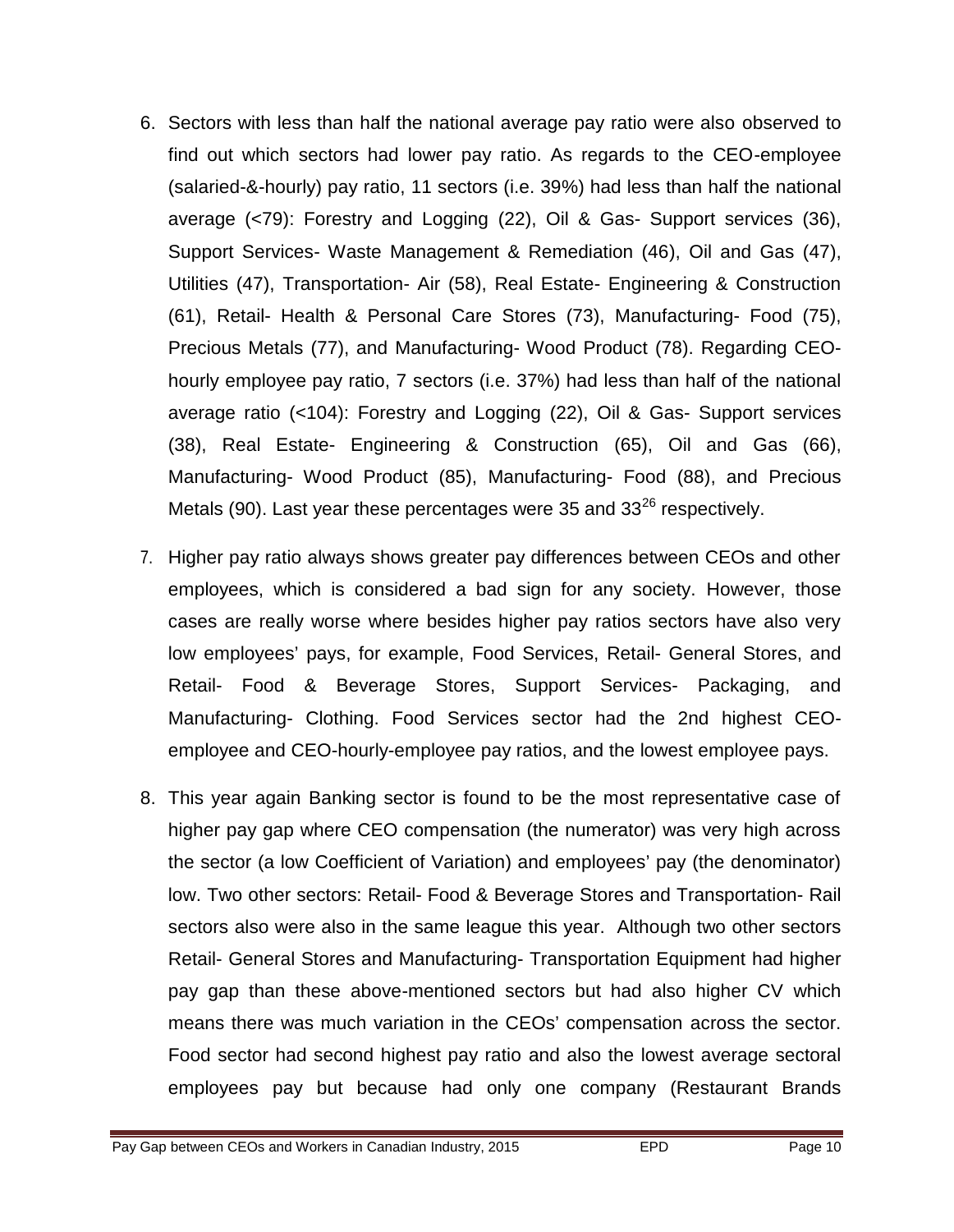International Inc. formerly Tim Horton) in it, therefore may or may not represent the whole sector. Although Communications & Media sector had the highest paygap ratio and also the highest average sectoral CEO compensation, but it had really very high CV also which means there was high disparity in the CEOs' compensation across the sector, for example, John Chen of BlackBerry Ltd. had the highest compensation of \$89,715,019 in the list of all the top 100 companies taken here and of course in all the six companies of Communications & Media sector<sup>27</sup>, whereas Guy Laurence of Rogers Communications Inc. had \$8,989,148 in his compensation. A very high pay-gap ratio in that case may not depict an actual picture of the sector.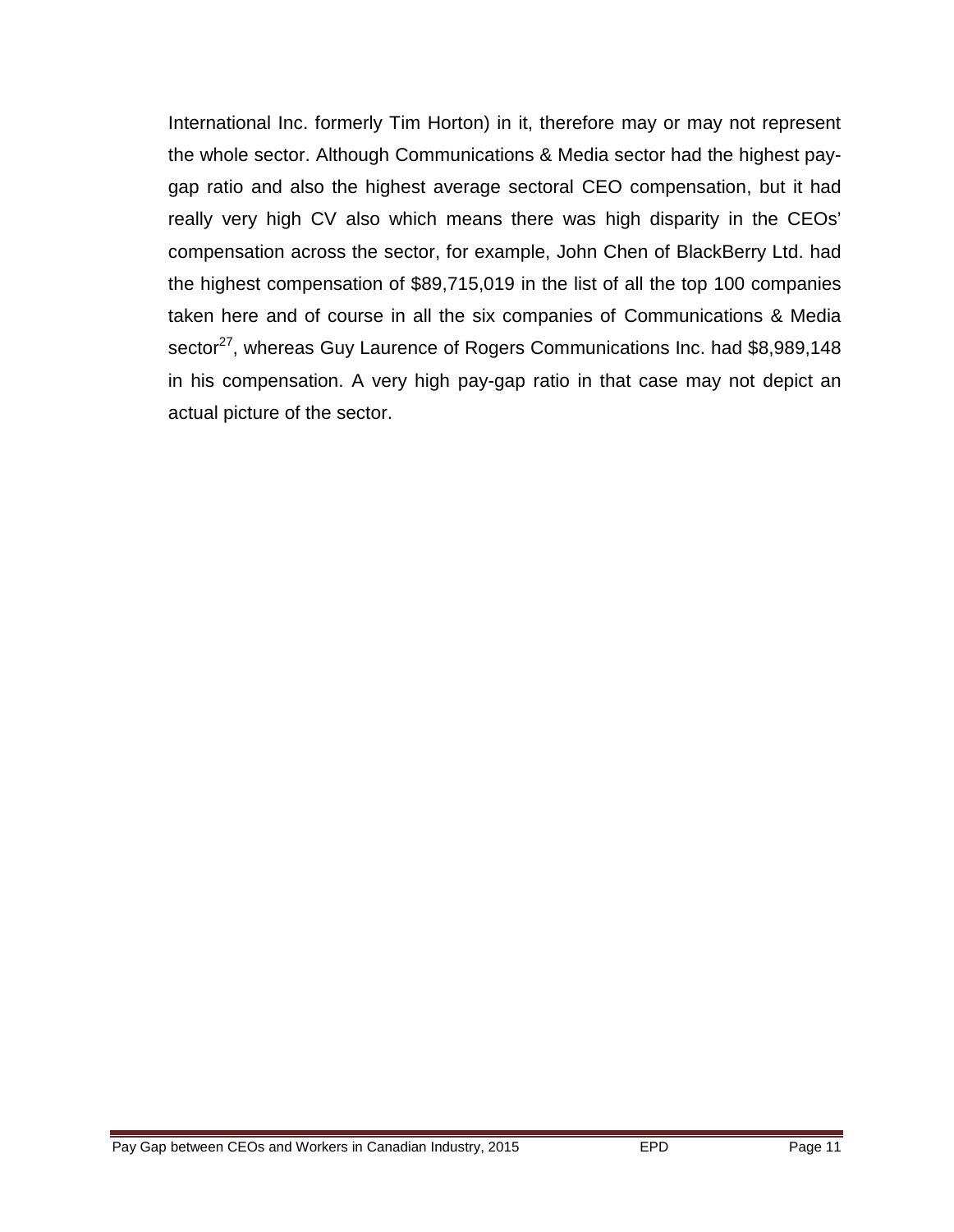## **Table 3: Sectoral Ranks, 2014**

| <b>Sectors</b>                                                | CEO-<br><b>Employee</b><br>Pay Ratios<br>(highest to<br>lowest) | <b>CEO-Hourly Paid</b><br><b>Employee Pay</b><br>Ratios (For 19<br>Sectors) (highest<br>to lowest) | <b>Employee</b><br>Pay | <b>Hourly</b><br><b>Employee</b><br>Pay (For<br>19<br>Sectors) | Average<br><b>CEO Pay</b><br>(Sectoral) |
|---------------------------------------------------------------|-----------------------------------------------------------------|----------------------------------------------------------------------------------------------------|------------------------|----------------------------------------------------------------|-----------------------------------------|
| <b>Communications &amp; Media</b>                             | 1                                                               | 1                                                                                                  | 13                     | 7                                                              | 1                                       |
| <b>Food Services</b>                                          | $\overline{2}$                                                  | $\overline{2}$                                                                                     | 28                     | 19                                                             | 11                                      |
| <b>Retail- General Stores</b>                                 | 3                                                               | N.A.                                                                                               | 26                     | N.A.                                                           | 15                                      |
| <b>Manufacturing-Transportation Equipment</b>                 | $\overline{4}$                                                  | N.A.                                                                                               | 11                     | N.A.                                                           | 3                                       |
| Retail- Food & Beverage Stores                                | 5                                                               | 4                                                                                                  | 27                     | 18                                                             | 19                                      |
| <b>Transportation-Rail</b>                                    | 6                                                               | N.A.                                                                                               | 8                      | N.A.                                                           | 2                                       |
| <b>Banking</b>                                                | $\overline{7}$                                                  | 3                                                                                                  | 17                     | 14                                                             | $\overline{4}$                          |
| <b>Support Services-Packaging</b>                             | 8                                                               | 5                                                                                                  | 23                     | 16                                                             | 14                                      |
| <b>Transportation and Warehousing</b>                         | 9                                                               | 6                                                                                                  | 18                     | 10 <sup>10</sup>                                               | 6                                       |
| <b>Manufacturing-Clothing</b>                                 | 10                                                              | 7                                                                                                  | 24                     | 17                                                             | 20                                      |
| <b>Manufacturing-Chemical</b>                                 | 11                                                              | 8                                                                                                  | 10                     | 6                                                              | 5                                       |
| <b>Management and Diversified</b>                             | 12                                                              | N.A.                                                                                               | $\overline{7}$         | N.A.                                                           | $\overline{7}$                          |
| <b>Insurance and Related Activities</b>                       | 13                                                              | 10                                                                                                 | 12                     | 9                                                              | 12                                      |
| <b>Real Estate</b>                                            | 14                                                              | 9                                                                                                  | 21                     | 15                                                             | 17                                      |
| Professional, scientific and technical services               | 15                                                              | 11                                                                                                 | 9                      | 8                                                              | 10                                      |
| <b>Retail- Motor Vehicle Dealers</b>                          | 16                                                              | 12                                                                                                 | 19                     | 12                                                             | 18                                      |
| <b>Other Financial Investment and Related Activities</b>      | 17                                                              | N.A.                                                                                               | 6                      | N.A.                                                           | 9                                       |
| <b>Manufacturing-Wood Product</b>                             | 18                                                              | 15                                                                                                 | 20                     | 11                                                             | 23                                      |
| <b>Precious Metals</b>                                        | 19                                                              | 13                                                                                                 | 2                      | 3                                                              | 8                                       |
| <b>Manufacturing-Food</b>                                     | 20                                                              | 14                                                                                                 | 22                     | 13                                                             | 26                                      |
| <b>Retail-Health &amp; Personal Care Stores</b>               | 21                                                              | N.A.                                                                                               | 25                     | N.A.                                                           | 28                                      |
| Real Estate-Engineering & Construction                        | 22                                                              | 17                                                                                                 | 5                      | 4                                                              | 16                                      |
| <b>Transportation-Air</b>                                     | 23                                                              | N.A.                                                                                               | 14                     | N.A.                                                           | 25                                      |
| <b>Utilities</b>                                              | 24                                                              | NA                                                                                                 | 4                      | N.A                                                            | 21                                      |
| <b>Oil and Gas</b>                                            | 25                                                              | 16                                                                                                 | 1                      | 1                                                              | 13                                      |
| <b>Support Services-Waste Management &amp;</b><br>Remediation | 26                                                              | <b>N.A.</b>                                                                                        | 15                     | N.A                                                            | 27                                      |
| Oil & Gas-Support services                                    | 27                                                              | 18                                                                                                 | 3                      | $\overline{2}$                                                 | 24                                      |
| <b>Forestry and Logging</b>                                   | 28                                                              | 19                                                                                                 | 16                     | 5                                                              | 29                                      |
| <b>Transportation-Pipeline</b>                                | N.A.                                                            | N.A.                                                                                               | N.A.                   | N.A.                                                           | 22                                      |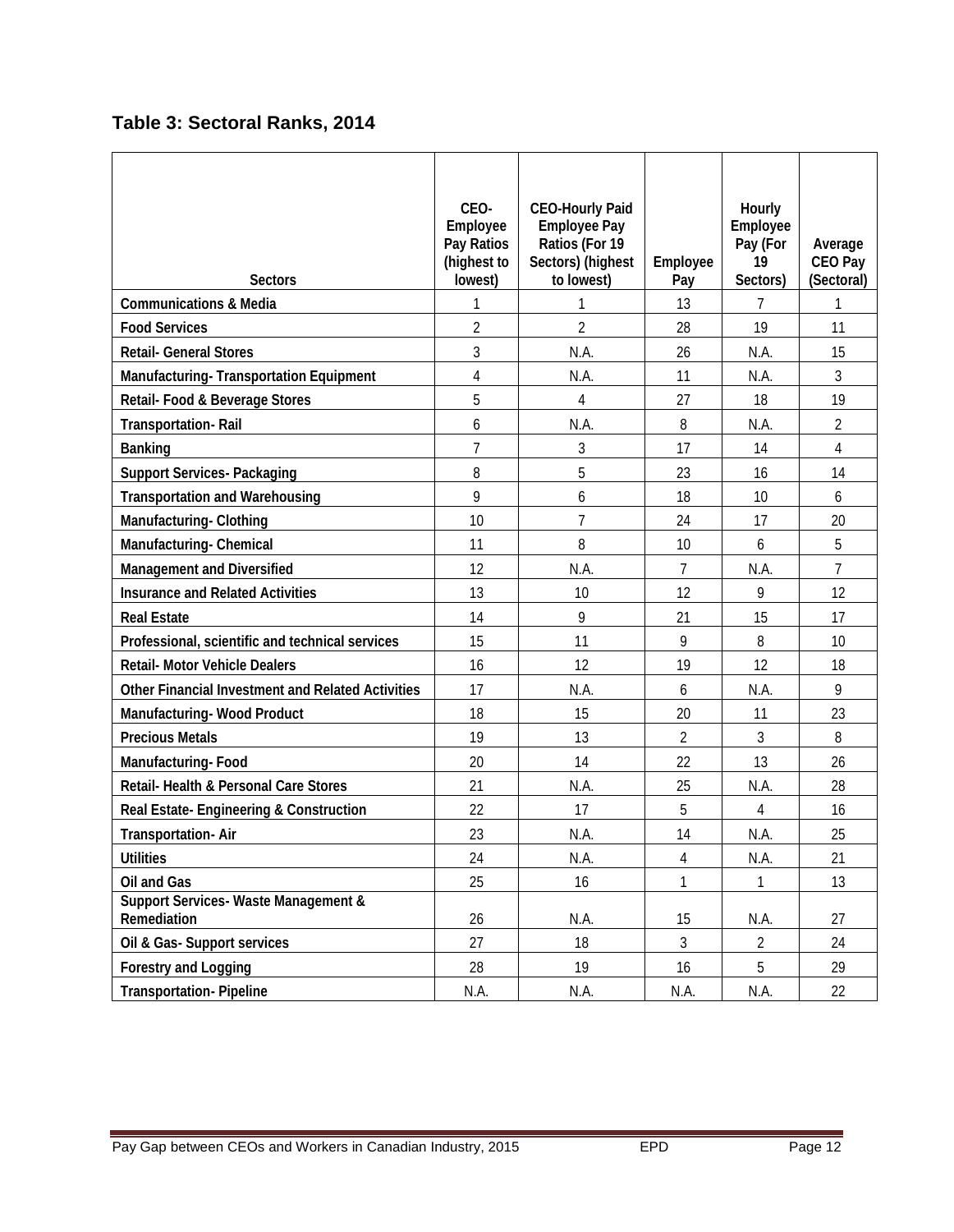|                                         | CEO Pay -<br><b>Sectoral</b> | CEO Pay-<br><b>Coefficient</b><br>of Variation | Employee<br>Pay-<br><b>Sectoral</b> | <b>Hourly</b><br><b>Employee</b><br>Pay-<br><b>Sectoral</b> | Average<br>Pay Ratio<br>between<br>CEO& | <b>Average Pay</b><br>Ratio between<br><b>CEO &amp; Hourly</b><br>Paid |
|-----------------------------------------|------------------------------|------------------------------------------------|-------------------------------------|-------------------------------------------------------------|-----------------------------------------|------------------------------------------------------------------------|
| <b>Sectors</b>                          | Average (\$)                 | (CV)                                           | Average (\$)                        | Average (\$)                                                | <b>Employee</b>                         | <b>Employee</b>                                                        |
| Communications & Media                  | 23,966,220                   | 1.35                                           | 59,877                              | 50,187                                                      | 400                                     | 478                                                                    |
| <b>Food Services</b>                    | 6,640,150                    |                                                | 17,617                              | 15,445                                                      | 377                                     | 430                                                                    |
| Retail- General Stores                  | 5,095,344                    | 0.64                                           | 22,853                              | $\overline{NA}$                                             | 223                                     | $\overline{\text{NA}}$                                                 |
| Manufacturing-Transportation            |                              |                                                |                                     |                                                             |                                         |                                                                        |
| Equipment                               | 13,063,651                   | 0.71                                           | 62,729                              | N.A.                                                        | 208                                     | N.A.                                                                   |
| Retail- Food & Beverage Stores          | 4,557,816                    | 0.33                                           | 22,352                              | 19,231                                                      | 204                                     | 237                                                                    |
| Transportation-Rail                     | 13,486,888                   | 0.43                                           | 68,197                              | $\overline{NA}$                                             | 198                                     | N.A.                                                                   |
| Banking                                 | 9,901,760                    | 0.15                                           | 54,542                              | 36,931                                                      | 182                                     | 268                                                                    |
| <b>Support Services-Packaging</b>       | $\overline{6}$ , 252, 112    | $\blacksquare$                                 | 37,978                              | 29,401                                                      | 165                                     | 213                                                                    |
| <b>Transportation and Warehousing</b>   | 8,102,008                    | $\overline{\phantom{a}}$                       | 52,251                              | 45,718                                                      | 155                                     | 177                                                                    |
| Manufacturing-Clothing                  | 4,369,407                    |                                                | 32,294                              | 26,027                                                      | 135                                     | 168                                                                    |
| Manufacturing-Chemical                  | 8,268,011                    | 0.28                                           | 66,976                              | 52,087                                                      | 123                                     | 159                                                                    |
| Management and Diversified              | 7,686,245                    | 0.26                                           | 69,435                              | N.A.                                                        | 111                                     | N.A.                                                                   |
| <b>Insurance and Related Activities</b> | 6,605,925                    | 0.72                                           | 60,933                              | 48,144                                                      | 108                                     | 137                                                                    |
| <b>Real Estate</b>                      | 4,856,518                    | 0.25                                           | 47,217                              | 32,411                                                      | 103                                     | 150                                                                    |
| Professional, scientific and            |                              |                                                |                                     |                                                             |                                         |                                                                        |
| technical services                      | 6,652,311                    | 0.84                                           | 68,019                              | 49,536                                                      | 98                                      | 134                                                                    |
| Retail- Motor Vehicle Dealers           | 4,839,699                    |                                                | 50,418                              | 37,310                                                      | 96                                      | 130                                                                    |
| Other Financial Investment and          |                              |                                                |                                     |                                                             |                                         |                                                                        |
| <b>Related Activities</b>               | 7,061,337                    | 1.12                                           | 77,503                              | N.A.                                                        | 91                                      | N.A.                                                                   |
| Manufacturing-Wood Product              | 3,819,100                    |                                                | 48,953                              | 44,877                                                      | $\overline{78}$                         | 85                                                                     |
| <b>Precious Metals</b>                  | 7,349,896                    | 0.55                                           | 94,946                              | 81,387                                                      | 77                                      | 90                                                                     |
| Manufacturing-Food                      | 3,257,980                    |                                                | 43,414                              | 36,952                                                      | 75                                      | 88                                                                     |
| Retail-Health & Personal Care           |                              |                                                |                                     |                                                             |                                         |                                                                        |
| <b>Stores</b>                           | 2,279,422                    | $\blacksquare$                                 | 31,194                              | N.A.                                                        | 73                                      | N.A.                                                                   |
| Real Estate-Engineering &               |                              |                                                |                                     |                                                             |                                         |                                                                        |
| Construction                            | 4,962,362                    |                                                | 81,957                              | 76,602                                                      | 61                                      | 65                                                                     |
| Transportation-Air                      | 3,352,440                    | $\overline{\phantom{a}}$                       | 57,843                              | NA                                                          | 58                                      | N.A.                                                                   |
| Utilities                               | 4,319,871                    | 0.85                                           | 92,450                              | NA                                                          | 47                                      | NA                                                                     |
| Oil and Gas                             | 6,474,611                    | 0.51                                           | 138,892                             | 97,823                                                      | 47                                      | 66                                                                     |
| Support Services-Waste                  |                              |                                                |                                     |                                                             |                                         |                                                                        |
| Management & Remediation                | 2,567,355                    |                                                | 56,183                              | N.A.                                                        | 46                                      | N.A.                                                                   |
| Oil & Gas-Support services              | 3,387,492                    | $\overline{\phantom{a}}$                       | 93,529                              | 90,009                                                      | 36                                      | 38                                                                     |
| Forestry and Logging                    | 1,231,643                    |                                                | 55,701                              | 55,264                                                      | 22                                      | 22                                                                     |
| <b>Transportation-Pipeline</b>          | 4,295,558                    | 0.33                                           | N.A.                                | N.A.                                                        | N.A.                                    | N.A.                                                                   |

Notes:

N.A. Not Available

– Cannot be calculated as these are single-company sectors. For the list, see 'Note number 2' of the Graph 4.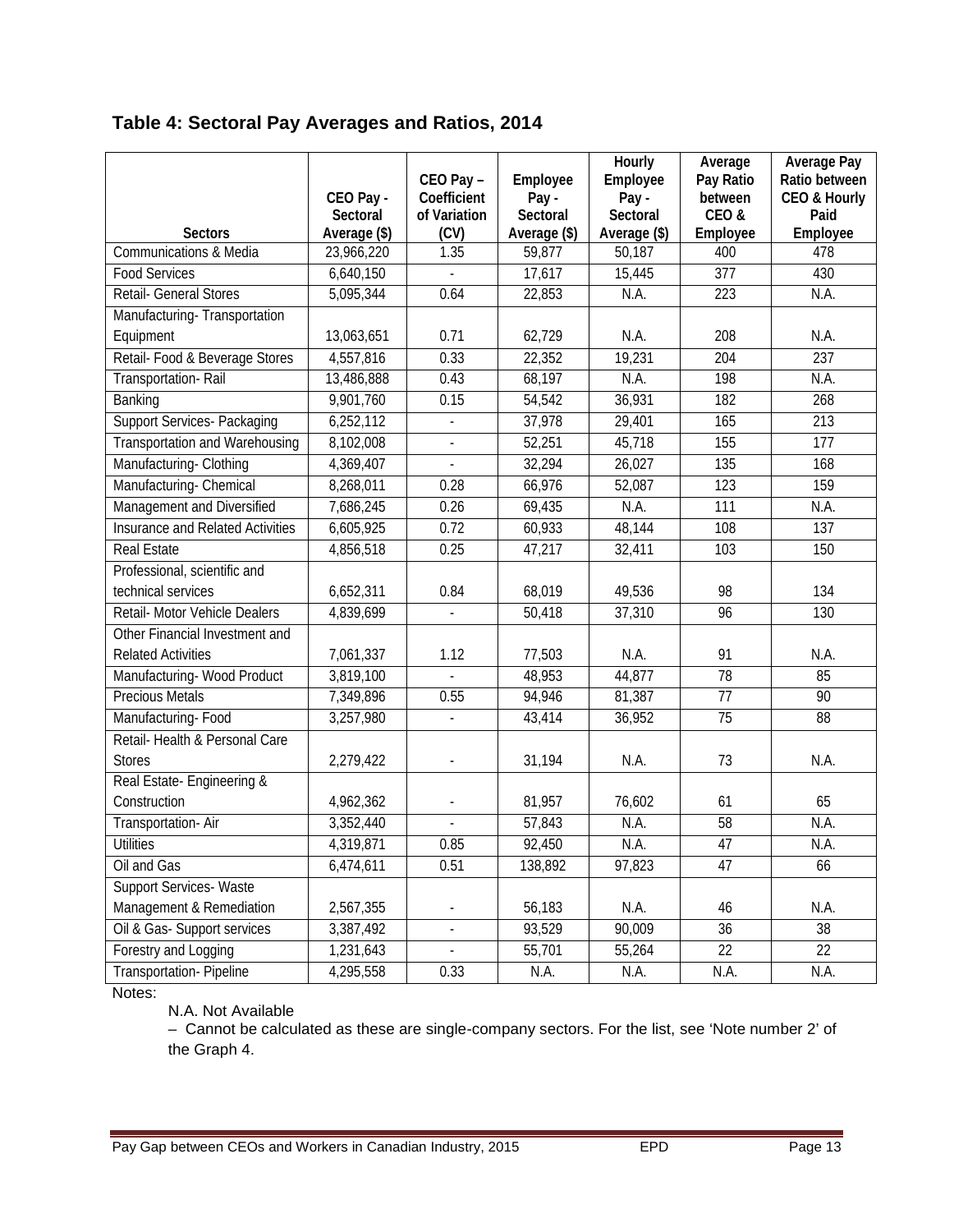### **Graph 4: Ratio between Average Annual Pays of a CEO (of Top 100 Companies) and other Employees in various Industrial Sectors, 2014**



#### Notes:

1. When there is no red bar, it means data for hourly-paid employees are not available.

2. There were 13 sectors with single company each – Food Services, Forestry and Logging, Manufacturing- Clothing, Manufacturing- Food, Manufacturing- Wood Product, Oil & Gas- Support services, Real Estate- Engineering & Construction, Retail- Health & Personal Care Stores, Retail- Motor Vehicle Dealers, Support Services- Packaging, Support Services- Waste Management & Remediation, Transportation- Air, and Transportation & Warehousing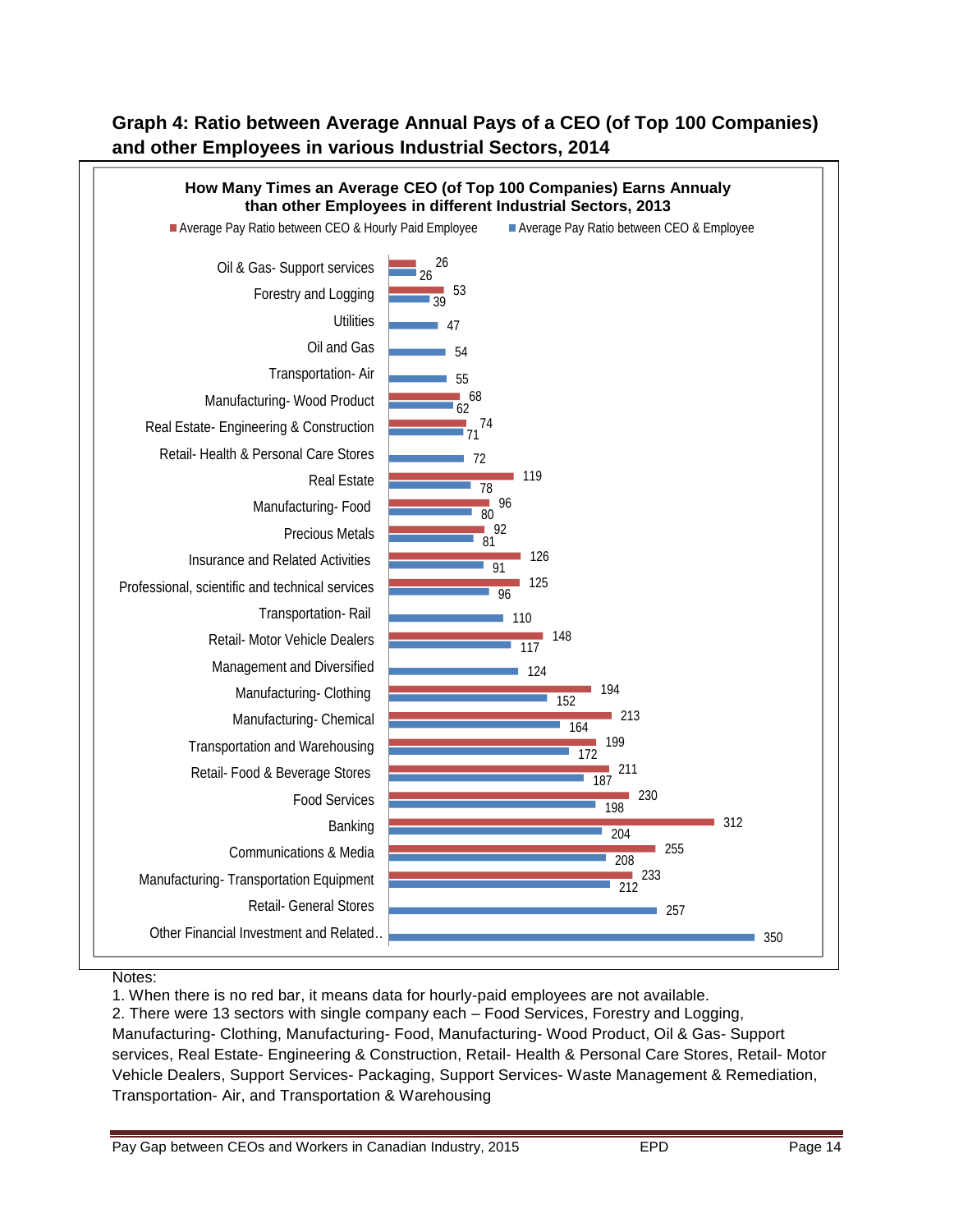# **Methodology**

**Data Sources:** Pay gap survey relies on two data sources: Globe and Mail list on executive compensation and Statistics Canada resources. The former "Canada's Highest Paid CEOs"<sup>28</sup> had a table on the ranking of compensation in fiscal 2014 for CEOs from the 100 largest public companies (by market capitalization) in Canada's benchmark S&P/TSX composite index as of Dec. 31, 2014. CEOs' total compensation figures include salary, bonus, stock awards, option awards, pension value, and all other compensation. Three summary tables<sup>29</sup> of the Statistics Canada were used to calculate the pays of workers: industry-wise average weekly earnings for (hourly-&-salaried) employees, industry-wise average hourly earnings for hourly employees, and industrywise average weekly hours for hourly employees. Another source 'North American Industry Classification System (NAICS) 2007 – Canada' published by Statistics Canada was used to determine the industry classification<sup>30</sup>. Three-digit level industry classifications were used; when three-digit data was not available, two-digit data were relied on (only one such instance, i.e. 'Transportation and Warehousing').

**Process:** For the sectoral CEO and employee pay ratios' computation, companies were arranged into specific sectors on the basis of their type of activity. This arrangement was done in order to obtain the employees' wages and working hours (at three digit level industrial classification) corresponding to the sectors for which CEOs' compensation was available. For example, Financial Services sector was divided into Banking, Insurance & Related Activities, and Other Financial Investment & Related Activities. After rearranging the industrial sectors, data on employees' wages and working hours were collected so as to get annual pays of the employees. Two types of workers were considered in the survey: all employees who comprised of salaried and hourly employees; and a sub-category of the former, i.e. hourly employees. To calculate employees' average annual earnings, weekly earnings were multiplied by 52 weeks [(weekly earnings)\*(52)]. In case of hourly-paid employees, work hours and hourly earnings were given; therefore, to arrive at average annual earnings, hourly earnings were multiplied by weekly hours and 52 weeks [(hourly earnings)\*(weekly hours)\*(52)]. These annual pays were used to calculate the respective pay ratios.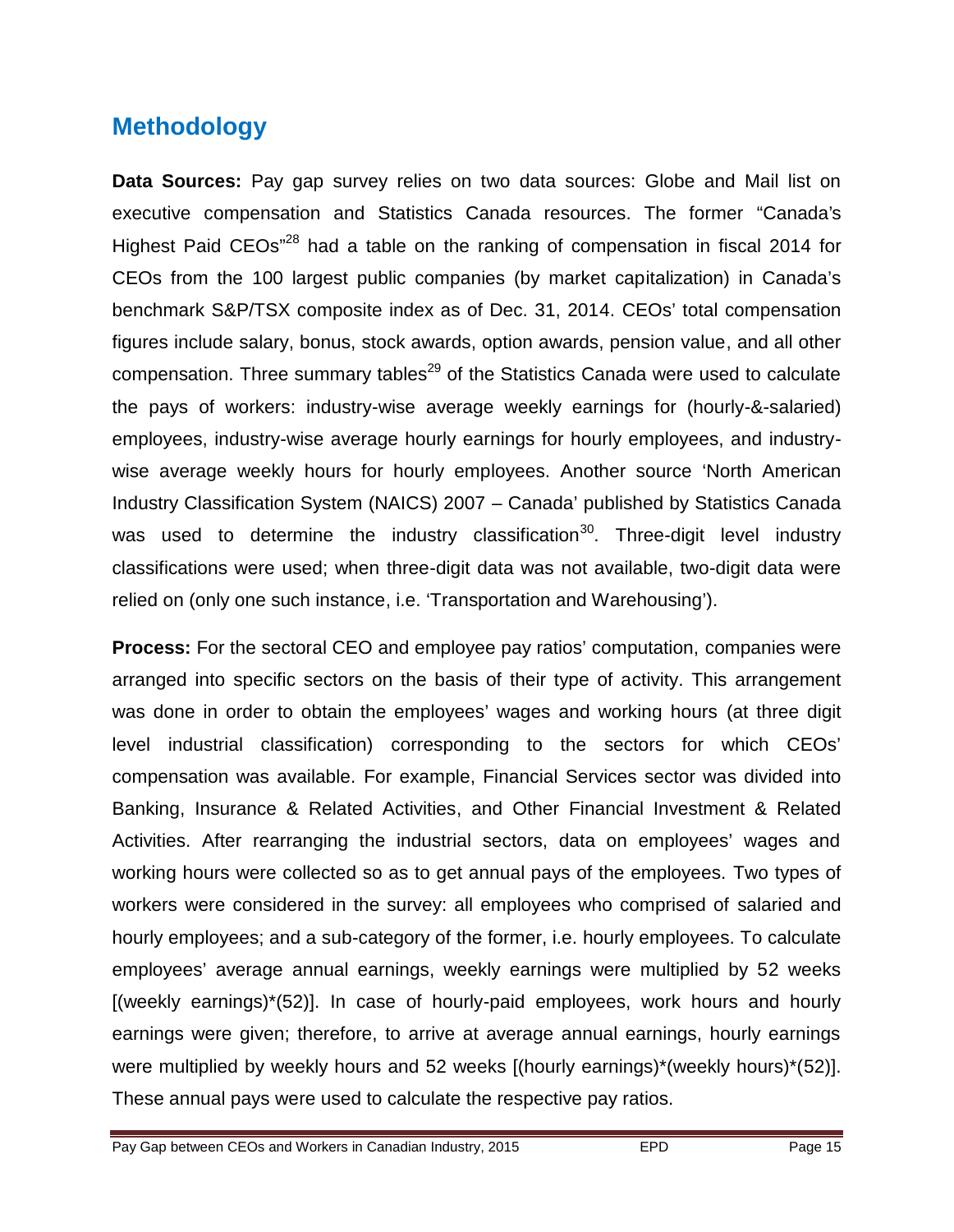## Endnotes and Sources

1 Plumer, Brad. "Why oil prices keep falling • and throwing the world into turmoil.... Vox.com 23 Jan. 2015 (Updated). Accessed on 18 Dec. 2015. <[http://www.vox.com/2014/12/16/7401705/oil-prices-falling>](http://www.vox.com/2014/12/16/7401705/oil-prices-falling)<br><sup>2</sup> Pleakie, Cyndi, Seen Clerke, and Cuy Celletly, Resent Davelenments in the Canadian Economy; Bloskie, Cyndi, Sean Clarke, and Guy Gellatly. "Recent Developments in the Canadian Economy:

Spring 2015….Economic Insights, No. 043. p.5. May 2015. Accessed on 9 Dec 2015.

<[www.statcan.gc.ca/pub/11-626-x/11-626-x2015043-eng.pdf>](www.statcan.gc.ca/pub/11-626-x/11-626-x2015043-eng.pdf)

 $3$  ibid.

 $<sup>4</sup>$  ibid., p. 8.</sup>

<sup>5</sup> Lagarde, Christine. "Managing the Transition to a Healthier Global Economy...Address by Managing Director, IMF at an event "A Conversation with Christine Lagarde" hosted by Council of the Americas, Washington, D.C., September 30, 2015. Accessed on 9 Dec 2015.

<[http://www.imf.org/external/np/speeches/2015/093015.htm>](http://www.imf.org/external/np/speeches/2015/093015.htm)

<sup>6</sup> Yao, Kevin and Pete Sweeney. "China's 2014 Economic Growth Misses Target, Hits 24-year Low.... Reuters 20 Jan. 2015. Accessed on 9 Dec. 2015. <[http://www.reuters.com/article/us-china-economy](http://www.reuters.com/article/us-china-economy-)idUSKBN0KT04920150120>

 $^7$  "Although the recent fall has captured the public,s attention, metal prices have been declining since 2011. Some analysts have argued that we are at a critical juncture, pointing to the end of the so-called commodities supercycle. While that is hard to assert with confidence, the prolonged fall in metal prices is consistent with a typical commodity boom-and-bust cycle. Indeed, after a period of high metal prices during the 2000s, investment and in turn capacity in the sector have increased substantially. At the same time, high prices have led to downward adjustments on the demand side. Those adjustments have contributed to a gradual decline in metal prices since 2011, which has led to less investment in the sector, especially in high-cost mines, considering the lower expected profits.… World Economic Outlook: Adjusting to Lower Commodity Prices. International Monetary Fund. October 2015. p.40. Accessed on 9 Dec 2015. <https://<www.imf.org/external/pubs/ft/weo/2015/02/pdf/text.pdf>>

<sup>8</sup> Wheatley, Jonathan, and Sam Fleming. "Capital Flight Darkens Economic Prospects for Emerging Markets….Financial Times October 1, 2015. Accessed on 19 Dec 2015.

<<http://www.ft.com/intl/cms/s/3/69e98914-6829-11e5-a57f-21b88f7d973f.html#axzz42WtwBSsc>>  $^9$  Inman, Phillip. "Global economy hovering between growth and stagnation...The Guardian 17 Nov. 2014. Accessed on 18 Nov. 2014.[<http://www.theguardian.com/business/2014/nov/17/global-economy](http://www.theguardian.com/business/2014/nov/17/global-economy-)hovering-between-growth-stagnation>

 $10$  ibid.

<sup>11</sup> For detail prior to 2014, see past EPD Surveys.

<sup>12</sup>Single company sectors were: Food Services, Forestry and Logging, Manufacturing- Clothing, Manufacturing- Food, Manufacturing- Wood Product, Oil & Gas- Support services, Real Estate-Engineering & Construction, Retail- Health & Personal Care Stores, Retail- Motor Vehicle Dealers, Support Services- Packaging, Support Services- Waste Management & Remediation, Transportation- Air, and Transportation & Warehousing.

<sup>13</sup> These were: Retail- General Stores, Manufacturing- Transportation Equipment, Transportation- Rail, Management and Diversified, Other Financial Investment and Related Activities, Retail- Health & Personal Care Stores, Transportation- Air, Utilities, and Support Services- Waste Management & Remediation.

<sup>14</sup> Like, Restaurant Brands International Inc. (parent company of Tim Hortons Inc. and Burger King Worldwide, Inc.; Tim Horton was taken over by Burger King in 2014).

<sup>15</sup> Like, Empire Co. Ltd., and Loblaw Companies Limited.

<sup>16</sup> Like, Canadian Tire Corp. Ltd., and Dollarama Inc.

<sup>17</sup> Like, Jean Coutu Group Inc.

<sup>18</sup> See Table 4 & Table 3 of Pay Gap between CEOs and Workers in Canadian Industry, 2014 & 2013, published (by Economic Policy Dialogue (EPD)) in January 2015 & January 2014, respectively.

<sup>19</sup> Like, ARC Resources Ltd., and Encana Corporation.

<sup>20</sup> Like, Barrick Gold Corporation, and Goldcorp Inc.

 $21$  This comes under f Mining and Quarrying (except Oil and Gas), sector at threedigit level.